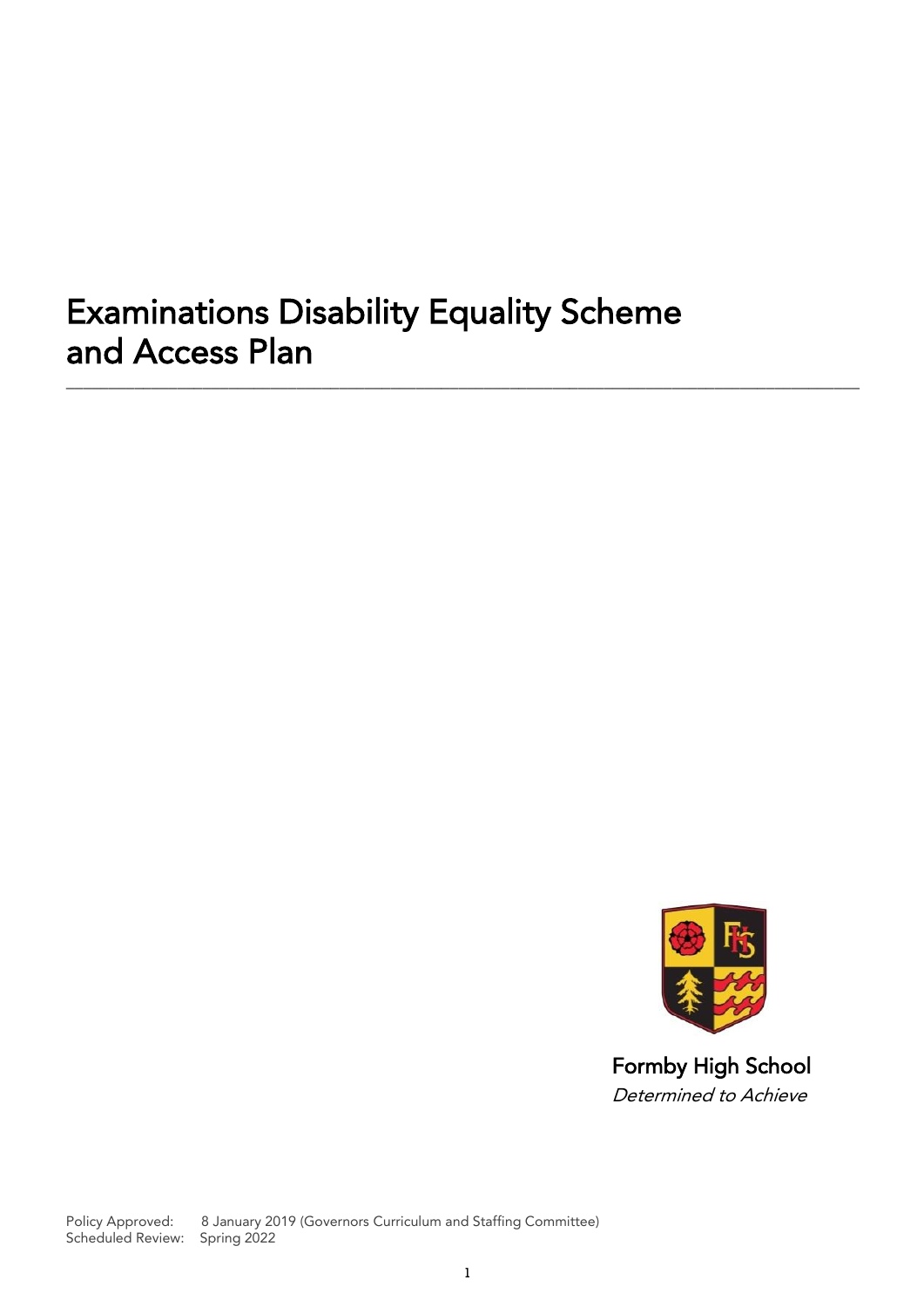## Contents

This policy is reviewed annually to ensure compliance with current regulations.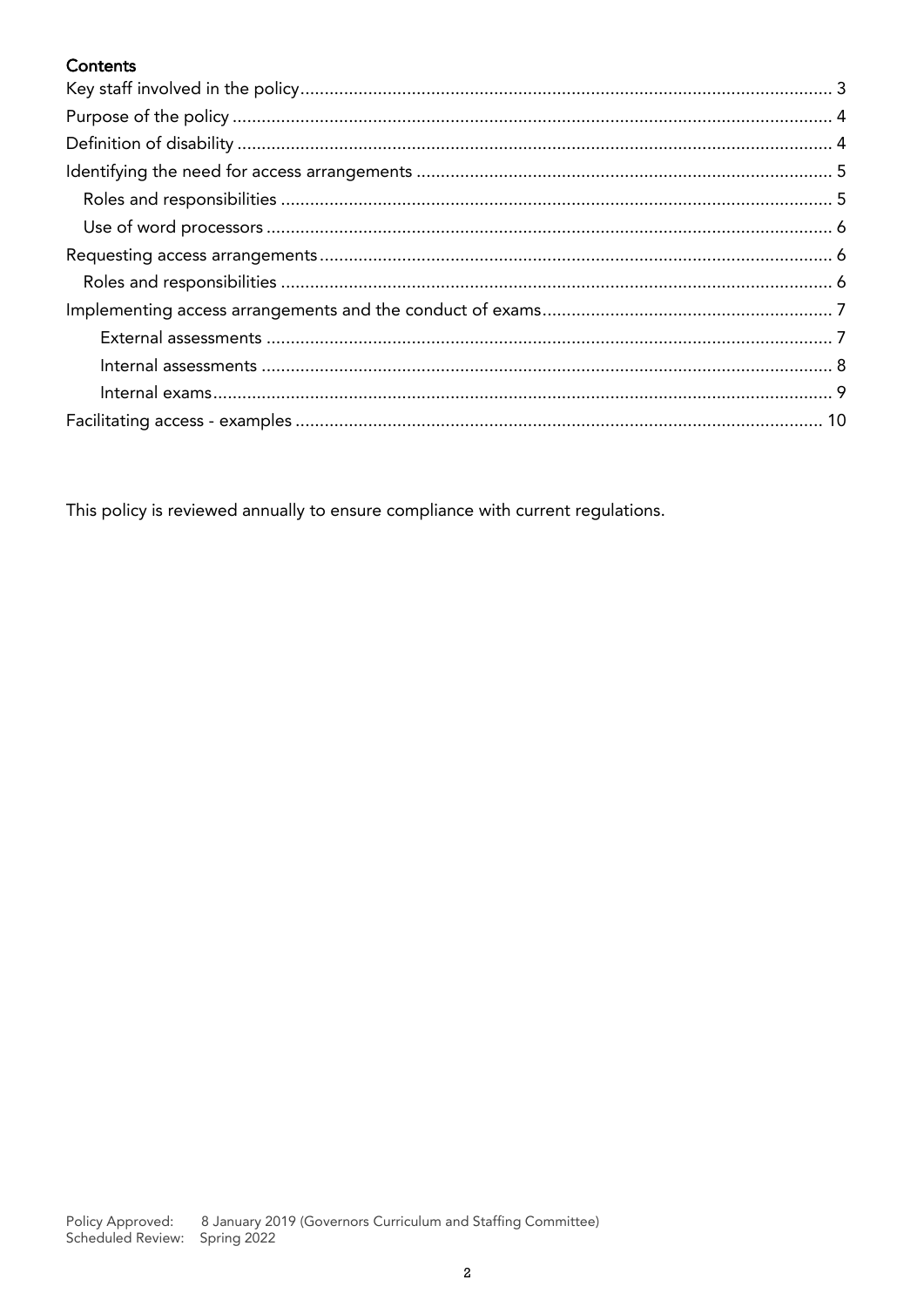#### <span id="page-2-0"></span>Key staff involved in the policy

| Role                               | <b>Name</b>                           |
|------------------------------------|---------------------------------------|
| <b>SENCo</b>                       | Mrs E Dakin                           |
| SENCo line manager (Senior Leader) | Mrs K Blanchard (Deputy Headteacher)  |
| <b>Head of Centre</b>              | Mr D Mackenzie (Headteacher)          |
| Assessor                           | <b>Mrs K Rabbitte</b>                 |
| Access arrangement facilitator     | Mrs M Hiller (Exams and Data Manager) |

"We want to live in communities where we can participate fully and equally. We want all our children to do well at school, to take part in all areas of school life and reach their potential. We know that for many disabled children at school, this hasn't vet hannened and there remains considerable work to be many disabled children at school this hasn't yet happened and there remains considerable work to be done.

 $T$ practical way by internal way by internal actively promote opportunities and so prevent discriminations and so taking place."

**Bert Massie** Chairman Disability I Disability Rights Commission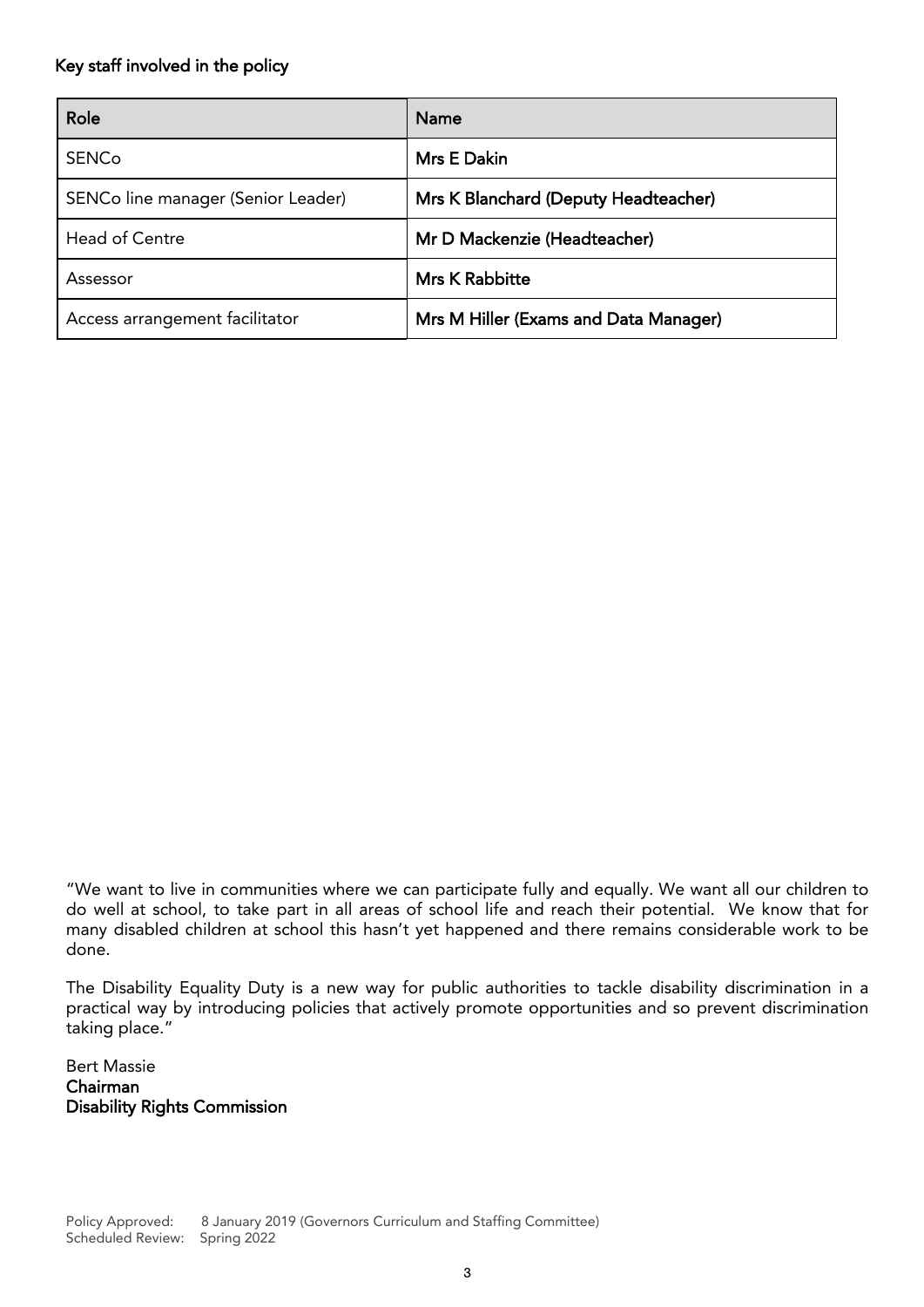#### Purpose of the policy

Scheme and Access plan which details how the centre-will "recognise its duties towards disabled<br>candidates as defined under the terms of the Equality Act 2010 This must include a duty to explore candidates as defined under the terms of the Equality Act 2010†. This must include a duty to explore and provide access to suitable courses, submit applications for reasonable adjustments and make reasonable adjustments to the service the centre provides to disabled candidates. Tor any legislation in a relevant jurisdiction other than England and Wales which has an equivalent purpose and effect"

a relevant jurisdiction other than England and Wales which has an equivalent purpose and effect"  $(2018.2019)$ 2018-2019).<br>This policy details how the centre facilitates access to exams and assessments for disabled candidates,

 $T_{\text{total}}$  as defined under the terms of the Fauality Act 2010, by outlining staff roles and responsibilities in  $\frac{1}{2}$  defined under the terms of the Equality  $\frac{1}{2}$  roles and  $\frac{1}{2}$  roles and responsibilities in responsibilities in  $\frac{1}{2}$ 

- identifying the need for appropriate arrangements, reasonable adjustments and/or<br>adaptations (referred to in this policy as 'access arrangements')
	-
	- requesting access arrangements<br>• implementing access arrangements and the conduct of exams implementing access arrangements and the conduct of exams
	- good practice in relation to the Equality Act 2010

#### <span id="page-3-0"></span>Definition of Disability

The Equality Act duties above are owed to all students who are defined by the Equality Act as being<br>disabled and under the planning duties schools and local authorities have a general duty to improve the accessibility of schools for disabled students. The Equality Act defines a disabled person as someone who has a 'physical or mental impairment which has a substantial and long-term adverse effect on his or  $\frac{1}{2}$  has a bility to carry out normal day-to-day activities' her ability to carry out normal day-to-day activities'.

Physical or mental impairment includes sensory impairments and also hidden impairments. In the<br>Equality Act 'substantial' means 'more than minor or trivial'. 'Long-term' means 'has lasted or is likely to Last more than 12 months'. last more than 12 months'.

The definition is broad and includes children with a wide range of impairments, including learning<br>difficulties, dyslexia, autism, speech and language impairments, Attention Deficit and Hyperactivity Disorder (ADHD), diabetes or epilepsy, where the effect of the impairment on the student's ability to carry out normal day-to-day activities is adverse, substantial and long-term. All those with cancer, or  $\frac{1}{2}$  carry out of  $\frac{1}{2}$  and  $\frac{1}{2}$  are  $\frac{1}{2}$  and  $\frac{1}{2}$  are now included from the point of diagnosis surviving cancer, HIV or multiple sclerosis are now included from the point of diagnosis.

A significant number of students are therefore included in the definition.

The test of whether the impairment affects normal day-to-day activity is whether it affects the student in everyday life in one or more of the following ways: everyday life in one or more of the following ways:

- mobility
- manual dexterity<br>• nhysical co-ordine
- physical co-ordination<br>• continence
- continence<br>• ability to life
- ability to lift, carry or otherwise move everyday objects
- speech, hearing or eyesight
- memory or ability to concentrate, learn or understand
- perception or risk of physical danger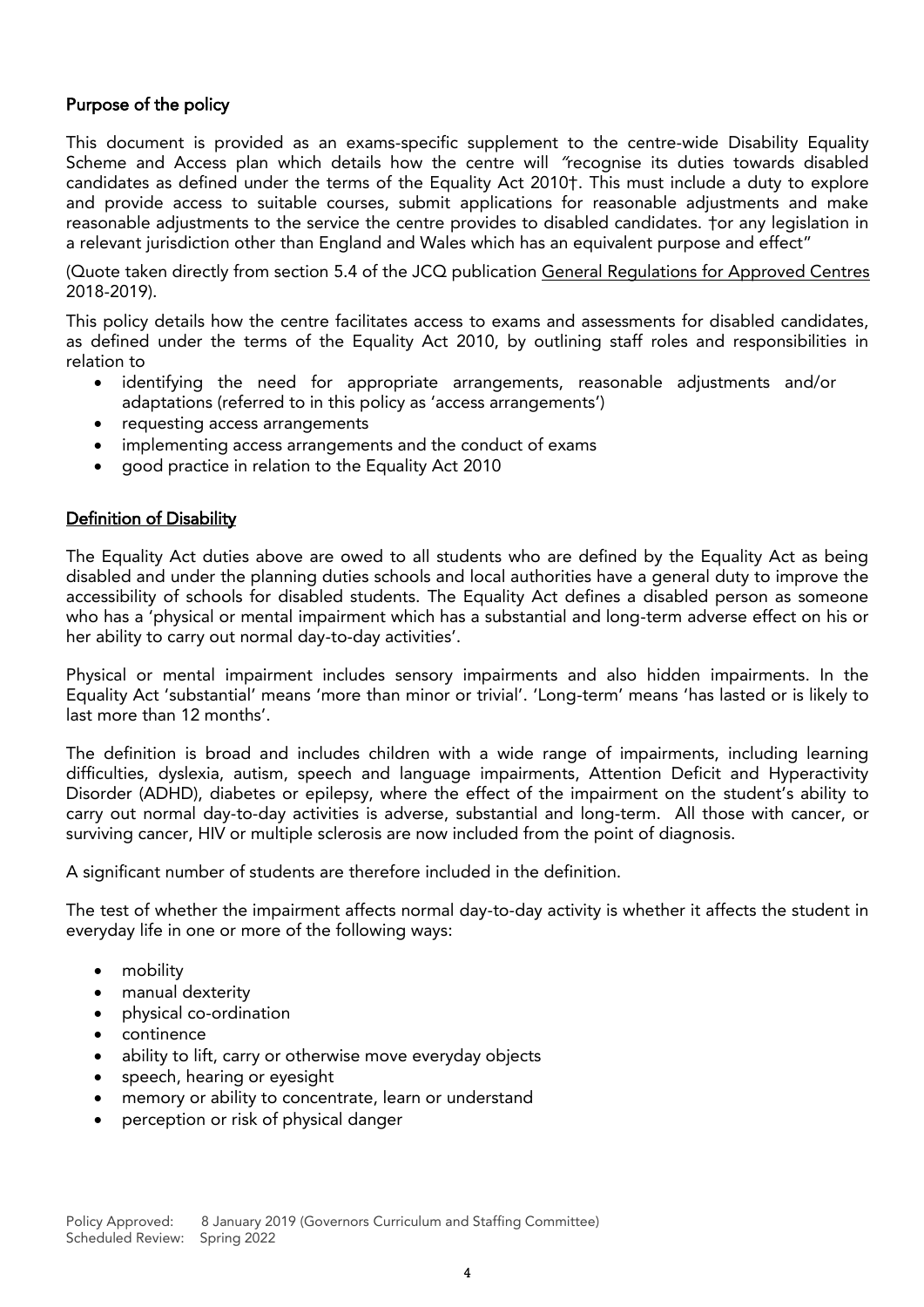# Disability and Special Educational Needs (SEN)

Many children who have SEN will also be defined as having a disability under the Equality Act. It is likely that many of the students who have SEN and a statement or who are at School Action Plus will count as disabled. However, not all children who are defined as disabled will have SEN. For example, those with severe asthma, arthritis or diabetes may not have SEN but may have rights under the Equality Act. Similarly, not all children with SEN will be defined as having a disability under the Equality Act. In particular, some children whose emotional and behavioural difficulties have their origins in social or particular, some children whose emotional and behavioural difficulties have their origins in social or domestic circumstances may fall outside the definition.

### <span id="page-4-0"></span>Identifying the need for access arrangements

#### <span id="page-4-1"></span>ŗ Roles and responsibilities

#### **Head of Centre** Head of Centre

Is familiar with the entire contents, re[fers to and directs rele](http://www.jcq.org.uk/exams-office/general-regulations)vant cent[re staff t](http://www.jcq.org.uk/exams-office/access-arrangements-and-special-consideration/regulations-and-guidance)o the annually<br>undated JCO publications including General Bequlations (GB) and Access Arrangements updated JCQ publications including General Regulations (GR) and Access Arrangements (AA)  $\mathcal{L}$ 

## **Senior Leaders**

• Are familiar with the entire contents of the annually updated JCQ publications including [GR](http://www.jcq.org.uk/exams-office/general-regulations)<br>end AA and Aa

## Special Educational Needs Coordinator (SENCo)

- Has full knowledge and understanding of th[e con](http://www.jcq.org.uk/exams-office/access-arrangements-and-special-consideration/regulations-and-guidance)tents, refers to and directs relevant centre<br>example undertal ICO publication AA
	- If not the appropriately qualified assessor, works with the person/persons appointed, on all<br>metters relating to assessing application and the administration of the assessment process.
	- Ensures relating to accreting candidates and the canonical terms in the accretion processor's<br>• Ensures an appropriately qualified assessor is appointed, evidence of the assessor's qualification(s) is obtained before he/she assesses candidates and that evidence of the
	- Presents when requested by a JCQ Centre Inspector, evidence of the assessor's qualification
	- Ensures the assessment process is administered in acc[ordan](http://www.jcq.org.uk/exams-office/access-arrangements-and-special-consideration/regulations-and-guidance)ce with the regulations and that the correct procedures are followed as per Chapter 7 of AA
	- the correct process arrangements process to facilitate access for candidates
	- Works with teaching staff, relevant support staff and the Examinations and Data Manager to for candidates taking internal and external exams/assessments
	- Conducts appropriate assessments to identify the need(s) of a candidate
	- Provides appropriate evidence to confirm the need(s) of a candidate
	- Provide information to evidence the normal way of working of a candidate

# Teaching staff

• Inform the SENCo of any support that might be needed by a candidate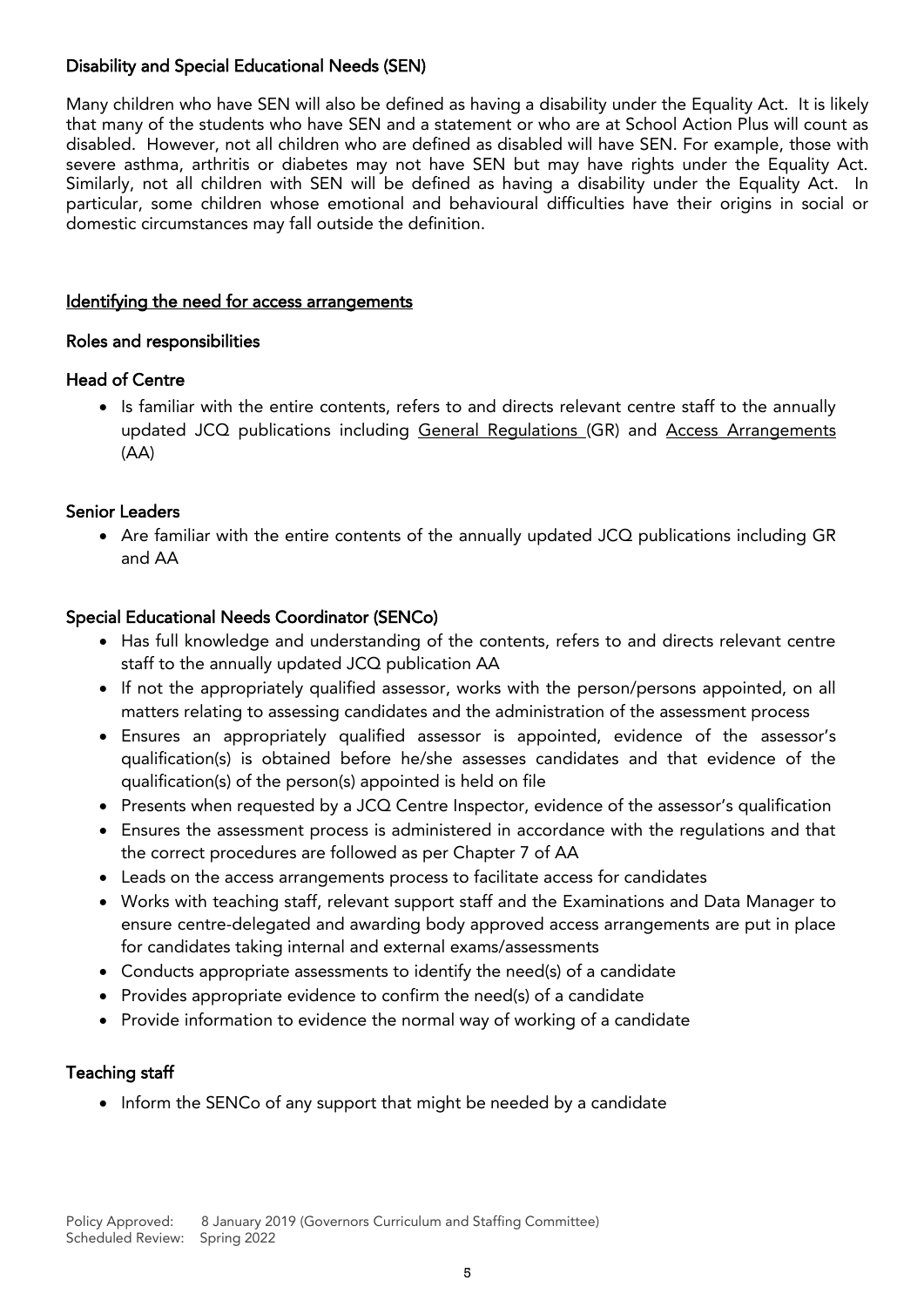# $\mathcal{S}$  assistants

• Provide comments/observations to support the SENCo in painting a holistic picture of need confirming normal way of working for a candidate

#### ľ Exams and Data Manager

- Ensures the quality of the access arrangements process within the centre
- Ensures staff roles, responsibilities and processes in identifying, requesting and candidates) are clearly defined and documented
- Ensures a policy demonstrating the centre's compliance with relevant legislation is in place
- Support the SENCo in determining the need for and implementing access arrangements
- Ensures that all assessments carried out and arrangements put in place comply with JCQ and
- Ensures arrangements put in place for exams/assessments reflect a candidate's normal way<br>of working
- Ensures the need for access arrangements for a candidate will be considered on a subject by<br>aubiect besis subject basis

#### <span id="page-5-0"></span>**Use of Word Processors** Use of Word Processors

- A word processor (laptop) with the spelling and grammar check/predictive text disabled will
- Exceptions are when the awarding body's specification says otherwise. For example, where<br>the curriculum is delivered electronically and word presessess are provided to all candidates
- The use of a word processor for examinations must reflect the candidate's normal way of
- A word processor cannot simply be granted to a candidate because he/she now wants to<br>time rather than write at san work factor on a koyboard or because he/she was a lanten at type rather than write or can work faster on a keyboard, or because he/she uses a laptop at
- A member of the Senior Leadership Team must produce a statement for inspection purposes which details the criteria used to award and allocate word processors for examinations

## <span id="page-5-1"></span> $\overline{a}$ <u>Requesting Access Arrangements</u>

### <span id="page-5-2"></span>Roles and responsibilities

### Special Educational Needs Coordinator (SENCo)

- Determines if the arrangements identified for a candidate require prior approval from the<br>examples body before the arrangements are put in place or if approval is centre delegated
	- Follows guidance in AA Section 8 to proces[s app](http://www.jcq.org.uk/exams-office/access-arrangements-and-special-consideration)roval applications for access arrangements for these qualifications listed on page  $2/92$  of AA
	- Applies for approval where this is required, through access arrangements online (AAO), or<br>through the averding body where qualifications sit outside the scene of AAO
	- Ensures appropriate and required evidence is held on file to confirm validation responses in  $\Lambda$ AAO including the completion of JCQ Form 8 (Application for access arrangements – Profile of learning difficulties), where required, and a body of evidence to substantiate the  $\frac{1}{2}$  candidate/s normal way of working within the control  $\frac{1}{2}$ candidate the conditions with the centre within the centre of within the centre of within the centre of within the centre of  $\frac{1}{2}$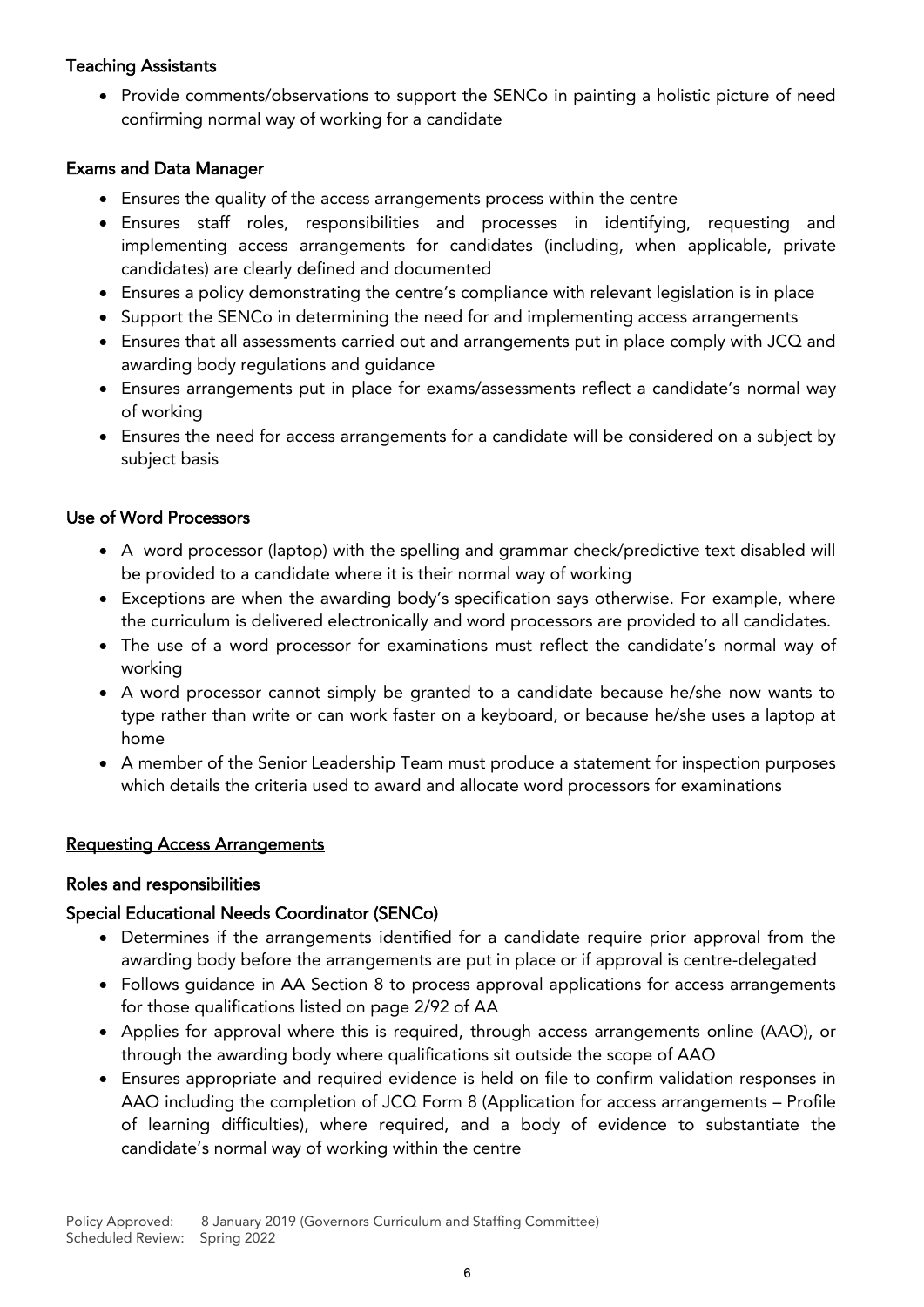- Ensures where form 8 is required to be completed, the original form is signed and dated as and inspection purposes
- Ensures the names of all other assessors, who are assessing candidates studying  $\frac{1}{100}$  and  $\frac{1}{100}$  and  $\frac{1}{100}$  and  $\frac{1}{100}$  and  $\frac{1}{100}$  and  $\frac{1}{100}$  and  $\frac{1}{100}$  and  $\frac{1}{100}$  and  $\frac{1}{100}$ qualifications as listed on page 2/92 of [AA,](http://www.jcq.org.uk/exams-office/access-arrangements-and-special-consideration) are entered into AAO to confirm their status

#### **Exams and Data Manager**

Exams and Data Manager Is familiar with the entire contents of the annually updated JCQ publication [GR](http://www.jcq.org.uk/exams-office/general-regulations) and is aware<br>
of information contained in AA where this may be relevant to the EQ relevant of information contained in [AA](http://www.jcq.org.uk/exams-office/access-arrangements-and-special-consideration/regulations-and-guidance) where this may be relevant to the EO role

#### <span id="page-6-0"></span>Implementing access arrangements and the conduct of exams

<span id="page-6-1"></span>• These are assessments which are normally set and marked/examined by an awarding body<br>which must be conducted assessing to austrian body instructions and/or the ICO which must be conducted according to and any decy instructions and  $\epsilon$  is  $\epsilon$ publication  $\mathbf{r}$  is the conductions for conducting  $\mathbf{r}$ 

• Supports the SENCo, the Examinations and Data Manager and other relevant centre staff in<br>
ensuring appropriate arrangements, adjustments and adoptations are in place to facilitate ensuring appropriate arrangements, adjustments and adaptations are in place to facilitate access for disabled candidates to exams

- Ensures appropriate arrangements, adjustments and adaptations are in place to facilitate<br>• Secore for candidates where they are disabled within the meaning of the Equality Act (unless) access for candidates where they are disabled within the meaning of the Equality Act (unless a temporary emergency arrangement is required at the time of an exam)
	- Ensures exam information (JCQ information for candidates documents, individual exam<br>
	timetable at a) is adopted where this may be required for a disabled eardidate to seeses it
	- Monitors, in internal tests/mock exams, the use of arrangements granted to a candidate and<br>where a candidate has nover made use of the arrangement, may cancider withdrawing the  $w$  can can can can did the arrangement, made use of the arrangement, may consider  $y$  of the arrangement, may consider  $w$  in  $y$  are  $y$  are  $y$  are  $y$  are  $y$  are  $y$  are  $y$  are  $y$  are  $y$  are  $y$  are  $y$  are  $y$  ar arrangement, provided the candidate will not be placed at a substantial disadvantage

### **Examinations and Data Manager**

- **Examinations and Examinations and follows** instructions for I[nvigila](http://www.jcq.org.uk/exams-office/ice---instructions-for-conducting-examinations)tion arrangements for candidates with access<br>**Examplements and Access arrangements in ICE 2018-2019** 
	- Is familiar with the instructions for Invi[gilatio](http://www.jcq.org.uk/exams-office/ice---instructions-for-conducting-examinations)n arrangements for candidates with access
	- Ensures a candidate is involved in any decisions about arrangements, adjustments and/or<br>adoptations that may be nut in place for him/ber and ensures the candidate understands adaptations that may be put in place for him/her and ensures the candidate understands what will happen at exam time
	- Ensures that prior to any arrangements being put in place checks are made that<br>examples that prior to any arrangements being put in place checks are made that
	- Ensures that any arrangements put in place do not unfairly disadvantage or advantage
	- Ensures a record of the content of training given to those facilitating an access arrangement<br>for a candidate under examination conditions is kent and retained on file until the deadline for a candidate under examination conditions is kept and retained on file until the deadline<br>for reviews of marking has passed or until any appeal, malpractice or other results enguiry for reviews of marking has passed or until any appeal, malpractice or other results enquiry has been completed, whichever is later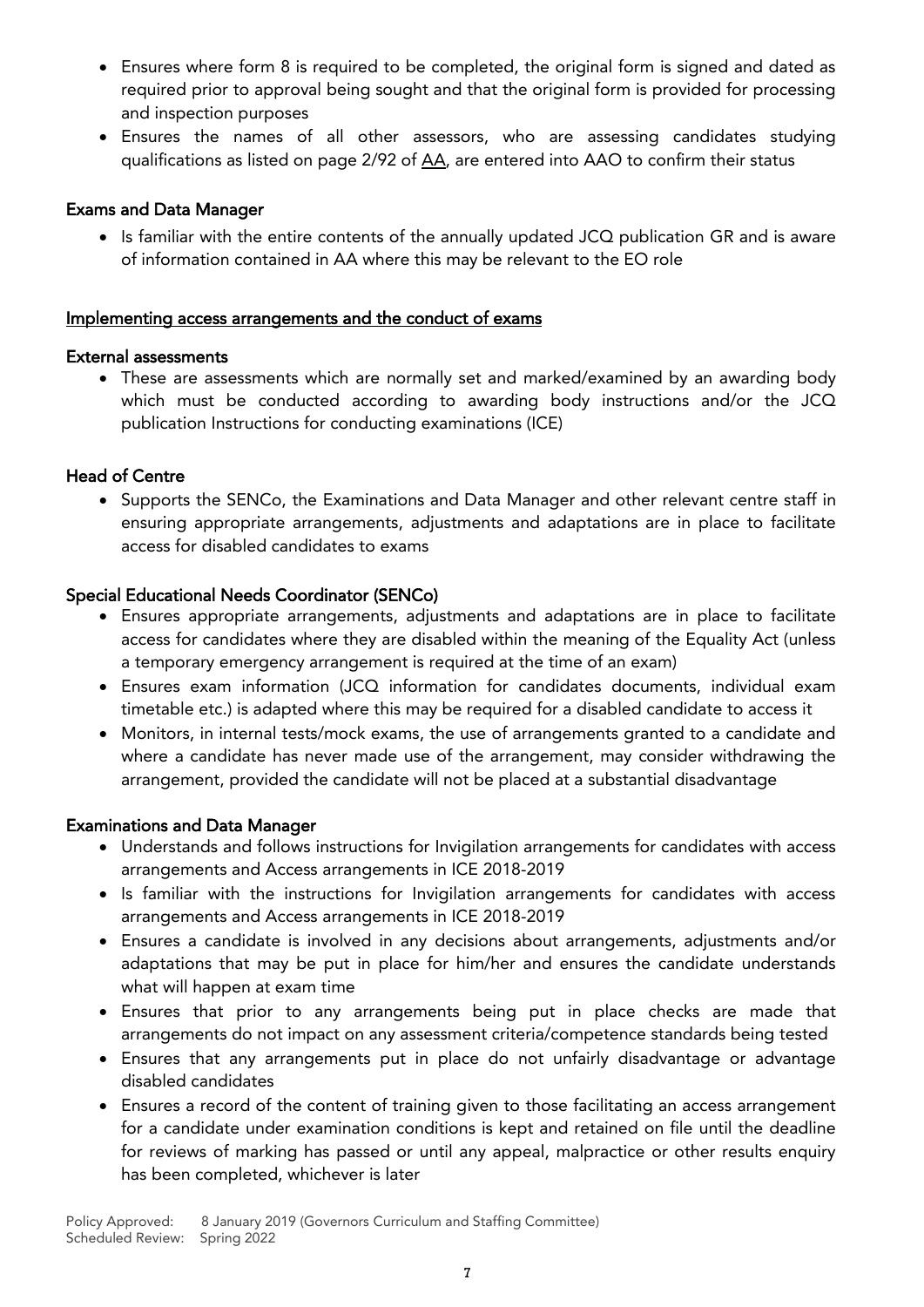• Liaises with the SENCo to ensure exam information (JCQ information for candidates documents, individual exam timetable etc.) is adapted where this may be required for a disabled candidate disabled candidate

- **Exaministrator**<br>
 Support the SENCo and the Examinations and Data Manager to ensure appropriate<br> **Example 2008** arrangements adjustments and adentations are in place to facilitate access for disphad arrangements, adjustments and adaptations are in place to facilitate access for disabled
	- Is familiar with the instructions for Invigilation arrangements for candidates with access arrangements and Access arrangements in [ICE](http://www.jcq.org.uk/exams-office/ice---instructions-for-conducting-examinations) 2018-2019
	- Liaises with the Examinations and Data Manager regarding facilitation and invigilation of
	- Liaises with other relevant centre staff regarding the provision of appropriate rooming and<br>examinent that may be required to feellitate access for dischled candidates to exame
	- equipment that may be required to facilitate access for disabled candidates (practical assistant,<br>Appoints appropriate centre staff as facilitators to support candidates (practical assistant,
	- Ensures facilitators supporting candidates are appropriately trained and understand the rules<br>
	of the porticular access arrangement(s)
	- Ensures the facilitator is known by or introduced to the candidate prior to exams
	- Ensures a facilitator acting as a prompter is aware of the appropriate way to prompt
	- Ensures invigilators supervising access arrangement candidates are trained in their role and<br>understand the invigilation excapaments required for access arrangement candidates and understand the invigilation arrangements required for access arrangement candidates and
	- Ensures cover sheets, where these are required by the arrangement are completed as<br>required by facilitators
	- Liaises with the EO where a facilitator may be required to support a candidate requiring an
	- Liaises with the SENCo and other relevant centre staff to ensure appropriate arrangements, adjustments and adaptations are in place to facilitate access for disabled candidates to

### <span id="page-7-0"></span>Internal assessments

These are non-examination assessments (NEA) which are normally set by a centre/awarding<br>hody marked and internally moderated by the centre and externally moderated by the body, marked and internally moderated by the centre and externally moderated by the awarding body

**•** Liaises with teaching staff to implement appropriate access arrangements for candidates<br>• Liaises with teaching staff to implement appropriate access arrangements for candidates

• Support the SENCo in implementing appropriate access arrangements for candidates<br>• Support the SENCo in implementing appropriate access arrangements for candidates

#### **Examinations and Data Manager**

- **Examinations and Data Manager**<br> **Ensures centre-delegated and awarding body approved arrangements are in place prior to a**<br>
condidate taking bis/ber first formal supervised assessment
	- Ensures candidates are aware of the access arrangements that are in place for their assessments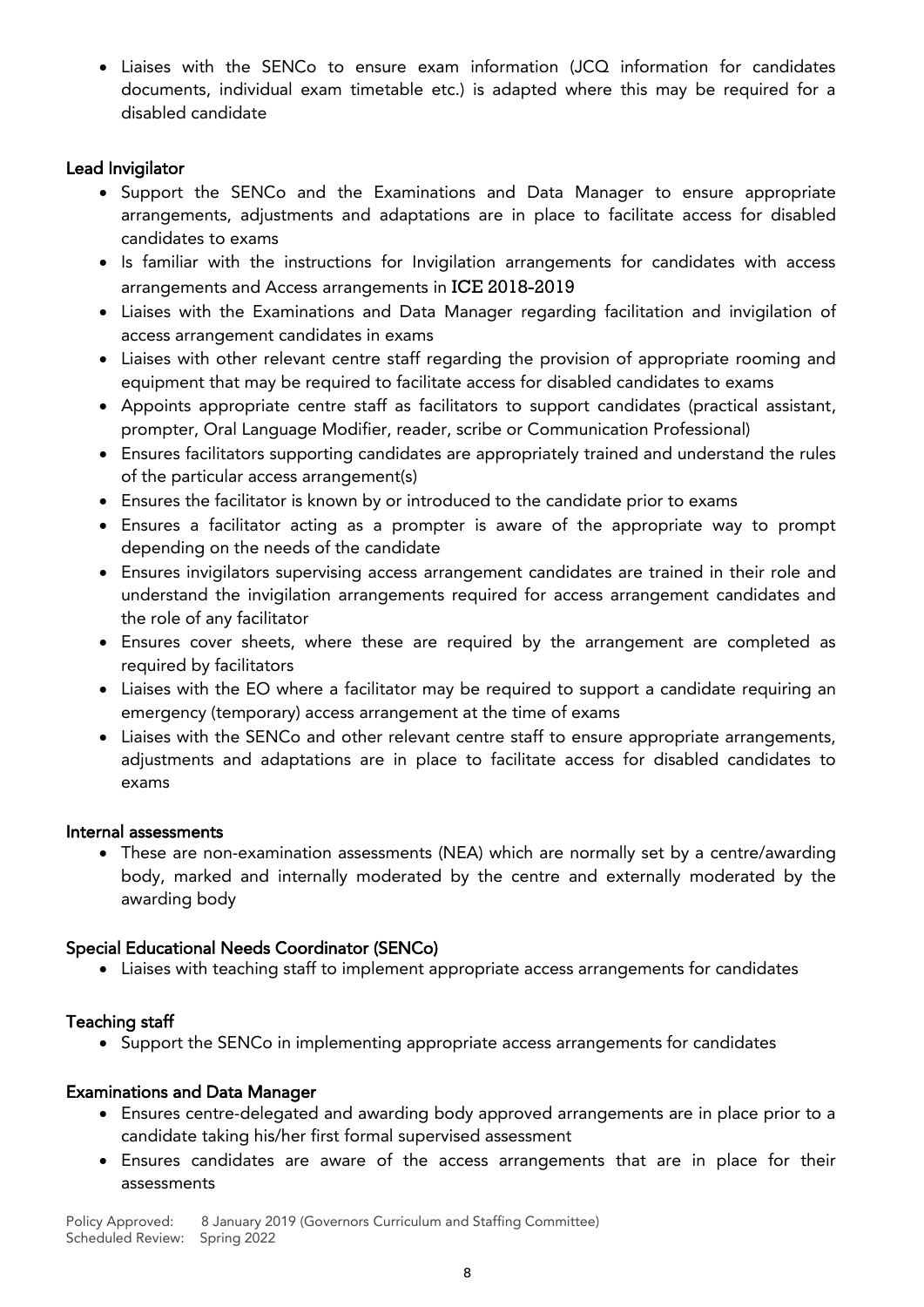- Ensures facilitators supporting candidates are appropriately trained and understand the rules
- Ensures cover sheets are completed as required by facilitators
- Liaises with the teacher where a facilitator may be required to support a candidate requiring an emergency (temporary) access arrangement at the time of his/her formal supervised
- Provide the SENCo with assessment schedules to ensure arrangements are put in place when<br>required
- Liaise with the SENCo regarding assessment materials that may need to be modified for a<br>condidate candidate

• These are exams or tests which are set and marked within the centre; normally a pre-cursor<br>to external assessments to external assessments

## Special Educational Needs Coordinator (SENCo)

**•** Liaises with teaching staff to implement appropriate access arrangements for candidates<br>• Liaises with teaching staff to implement appropriate access arrangements for candidates

• Support the SENCo in implementing appropriate access arrangements for candidates<br>• Support the SENCo in implementing appropriate access arrangements for candidates

## Examinations and Data Manager

- Provide exam materials that may need to be modified for a candidate
- <span id="page-8-0"></span>• Provide the SENCo with internal exam timetable to ensure arrangements are put in place when required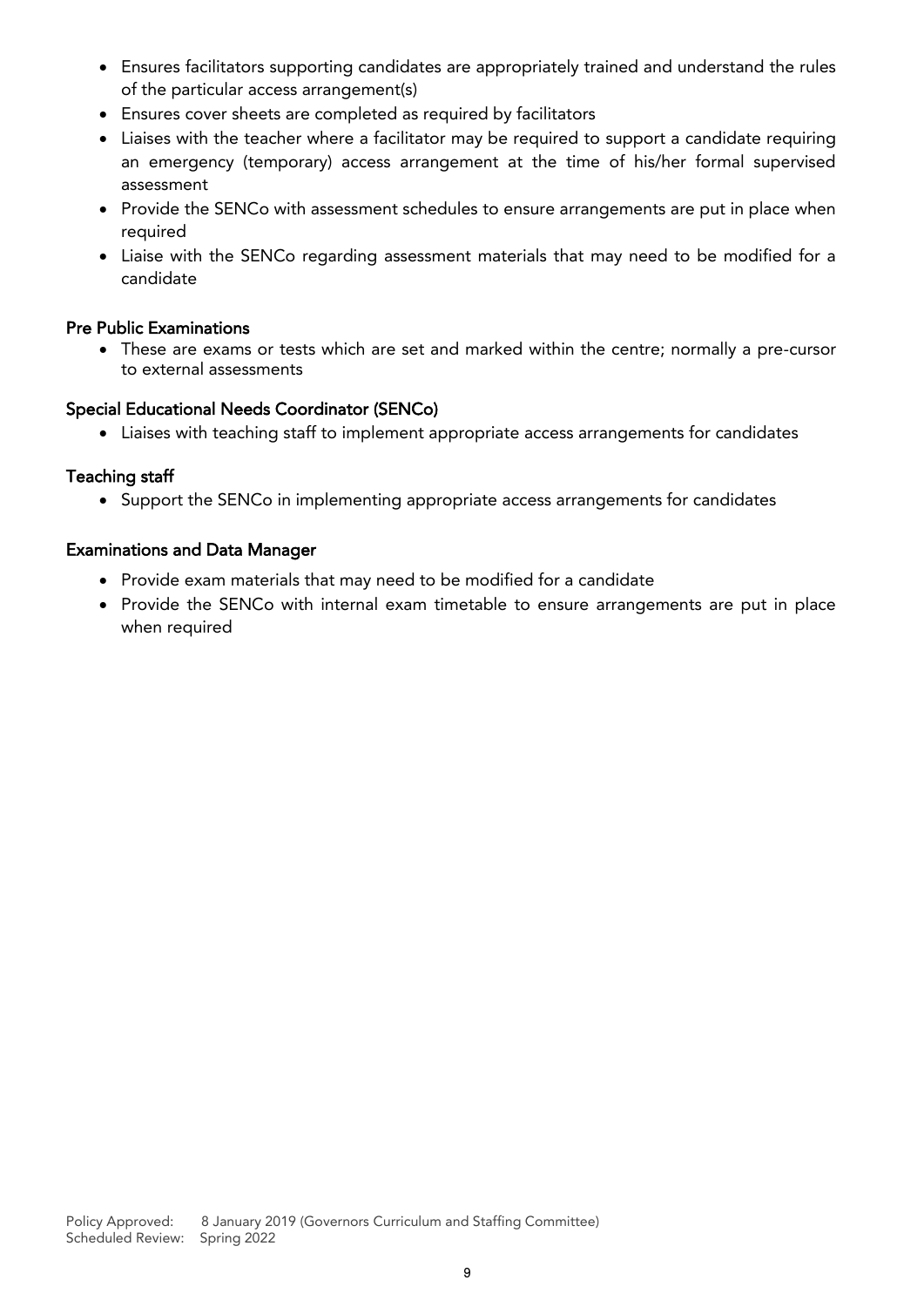## Facilitating Access – Examples of Practice at Formby High School

 $T$  following information confidence in relation  $\frac{1}{2}$  good practice in relation to the Equality Act 2010 and  $\frac{1}{2}$  $t$  the conduct of examinations. On a candidate by candidate basis, consideration is given to:

- adapting assessment arrangements
- adapting assessment materials
- the provision of specialist equipment or adaptation of standard equipment
- 

• adaptation of the physical environment for access purposes<br>The table provides example arrangements, adjustments and adaptations that are considered to meet  $T_{\text{max}}$  are table provided and the extens considered to meet the contra for the nurnesse of  $t_{\rm helitating\; 20000}$ facilitating access.

| Example of candidate<br>need(s)                                                           | Arrangements<br>explored                                                            | Centre actions                                                                                                              |
|-------------------------------------------------------------------------------------------|-------------------------------------------------------------------------------------|-----------------------------------------------------------------------------------------------------------------------------|
| A medical condition<br>which prevents the<br>candidate from taking<br>exams in the centre | Alternative site<br>for the conduct of<br>examinations<br>Supervised rest<br>breaks | SENCo gathers evidence to support the need for the candidate to<br>take exams at home                                       |
|                                                                                           |                                                                                     | Pastoral head provides written statement for file to confirm the<br>need                                                    |
|                                                                                           |                                                                                     | Approval confirmed by SENCo; AAO approval for both<br>arrangements not required                                             |
|                                                                                           |                                                                                     | Pastoral head discussion with candidate to confirm the<br>arrangements should be put in place                               |
|                                                                                           |                                                                                     | EO submits 'Alternative site form' for timetabled written exams to<br>awarding body/bodies online through CAP               |
|                                                                                           |                                                                                     | An on-line submission must only be made for timetabled written<br>examinations in the following qualifications:             |
|                                                                                           |                                                                                     | EO provides candidate with exam timetable and JCQ information<br>for candidates                                             |
|                                                                                           |                                                                                     | Pastoral head confirms with candidate the information is<br>understood                                                      |
|                                                                                           |                                                                                     | Pastoral head agrees with candidate that prior to each exam will<br>call to confirm fitness to take exam                    |
|                                                                                           |                                                                                     | EO allocates invigilator(s) to candidate's timetable; confirms time<br>of collection of exam papers and materials           |
|                                                                                           |                                                                                     | Invigilator monitors candidate's condition for each exam and<br>records any issues on incident log                          |
|                                                                                           |                                                                                     | Invigilator records rest breaks (time and duration) on incident log<br>and confirms set time given for exam                 |
|                                                                                           |                                                                                     | Invigilator briefs EO after each exam on how candidate's<br>performance in exam may have been affected by his/her condition |
|                                                                                           |                                                                                     | EO discusses with pastoral head if candidate is eligible for special<br>consideration (candidate present but disadvantaged) |
|                                                                                           |                                                                                     | EO processes request(s) for special consideration where<br>applicable; incident log(s) provides supporting evidence         |
|                                                                                           |                                                                                     | Pastoral head informs candidate that special consideration has<br>been requested                                            |
| Persistent and<br>significant difficulties in<br>accessing written text                   | Reader/computer<br>reader                                                           | Confirms candidate is disabled within the meaning of the Equality<br>Act 2010                                               |
|                                                                                           | 25% Extra time                                                                      | Papers checked for those testing reading                                                                                    |

Policy Approved: 8 January 2019 (Governors Curriculum and Staffing Committee) Scheduled Review: Spring 2022